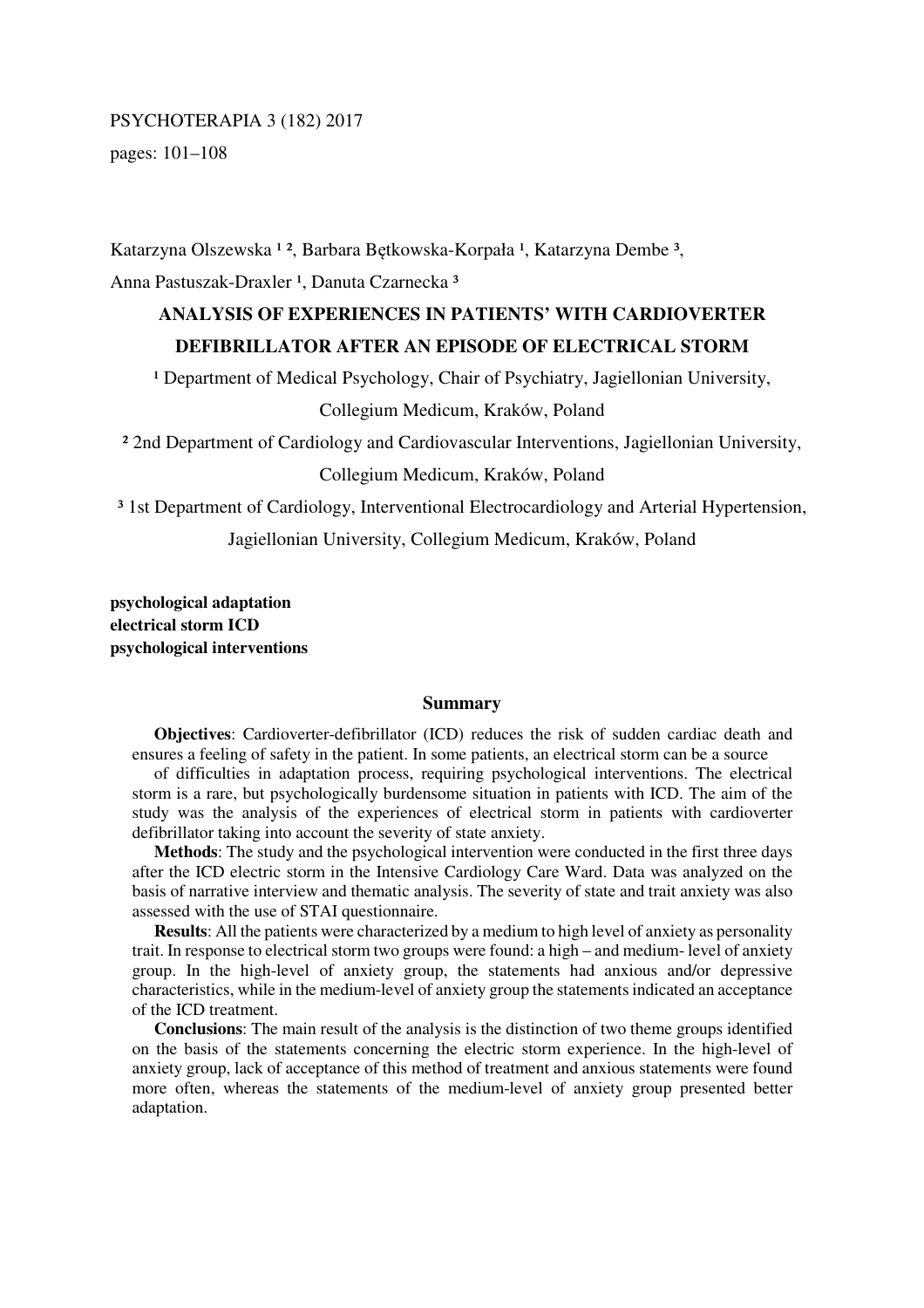#### **Introduction**

Implantable cardioverter defibrillator (ICD) is the method of choice for secondary and primary prevention of sudden cardiac death [1]. It has been shown to be superior to pharmacotherapy. [2]. The reason for using ICD is life-threatening arrhythmias, especially when they are accompanied by loss of consciousness. The most common causes of arrhythmias are organic heart disease, myocardial infarction or coronary artery disease. In case of sudden cardiac death risk, the ICD provides the patient with a feeling of safety and increases a chance that if there is a life-threatening arrhythmia, it will be interrupted. On the other hand, besides potentially life-saving ICD interventions, an electrical storm (defined as  $\geq$ 3 discharges / 24 hours) or an inadequate discharge may be a source of emotional difficulties, adaptive problems, and poor quality of life. It is estimated that the problem of electrical storm affects 10-20% of patients with implanted ICD [3]. Specific risk factors for psychological difficulties in patients with ICD are young age (<50 years old), frequent discharges and difficulties in psychological functioning before ICD implantation [4]. It has been proved that electrical storm is a risk factor for adaptive problems, anxiety-depressive and PTSD symptoms. [5-7], as well as lowering the quality of life that hinder normal, daily functioning and coping with stress [8]. Hence, in this group of patients there is a special need for psychological interventions and support [9-10]. Even in patients who have not experienced ICD interventions, fear of device intervention may increase psychophysical tension, anxiety, avoidance behaviours, and reduced daily activity [5], for example due to a tendency toward catastrophic thinking [6]. It has been shown that anxiety symptoms and anxiety inclinations (e.g., excessive worry, physiological arousal) are psychological reactions most often experienced by persons with ICD. About 13-38% of these patients are diagnosed with anxiety disorders that require psychiatric or psychological help. While depressive symptoms in this group of patients are comparable with the level of depression in other cardiologic patients [11].

These results indicate that patients with ICD who have experienced electrical storms are a group that requires specific psychological care and monitoring of mental status. This problem is addressed in previous studies [5, 7].

**The aim** of the study was to analyze the electrical storm experiences in people with ICD taking into account the anxiety level concerning this situation.

#### **Method**

The studied group consisted of 23 patients (21 males, 2 females) with ICD treated in the 1st Department of Cardiology, Interventional Electrocardiology and Arterial Hypertension in Kraków (21 men, 2 women) who suffered from arrhythmia and experienced electrical storm, with an average age of 63 years (SD = 21.0). The average number of ICD interventions was 5.5 discharges  $(SD = 0.71)$ . The study was conducted in the first three days after the intervention of the ICD in the Intensive Care Unit of Cardiology.

The following research tools were used:

1. Narrative interview: It is a specific method aimed at obtaining information from the interlocutor about his subjective experiences, and in the study conducted, this experience was connected with the experience of an electrical storm. The interview consisted of four parts. The first part involved creating a therapeutic relationship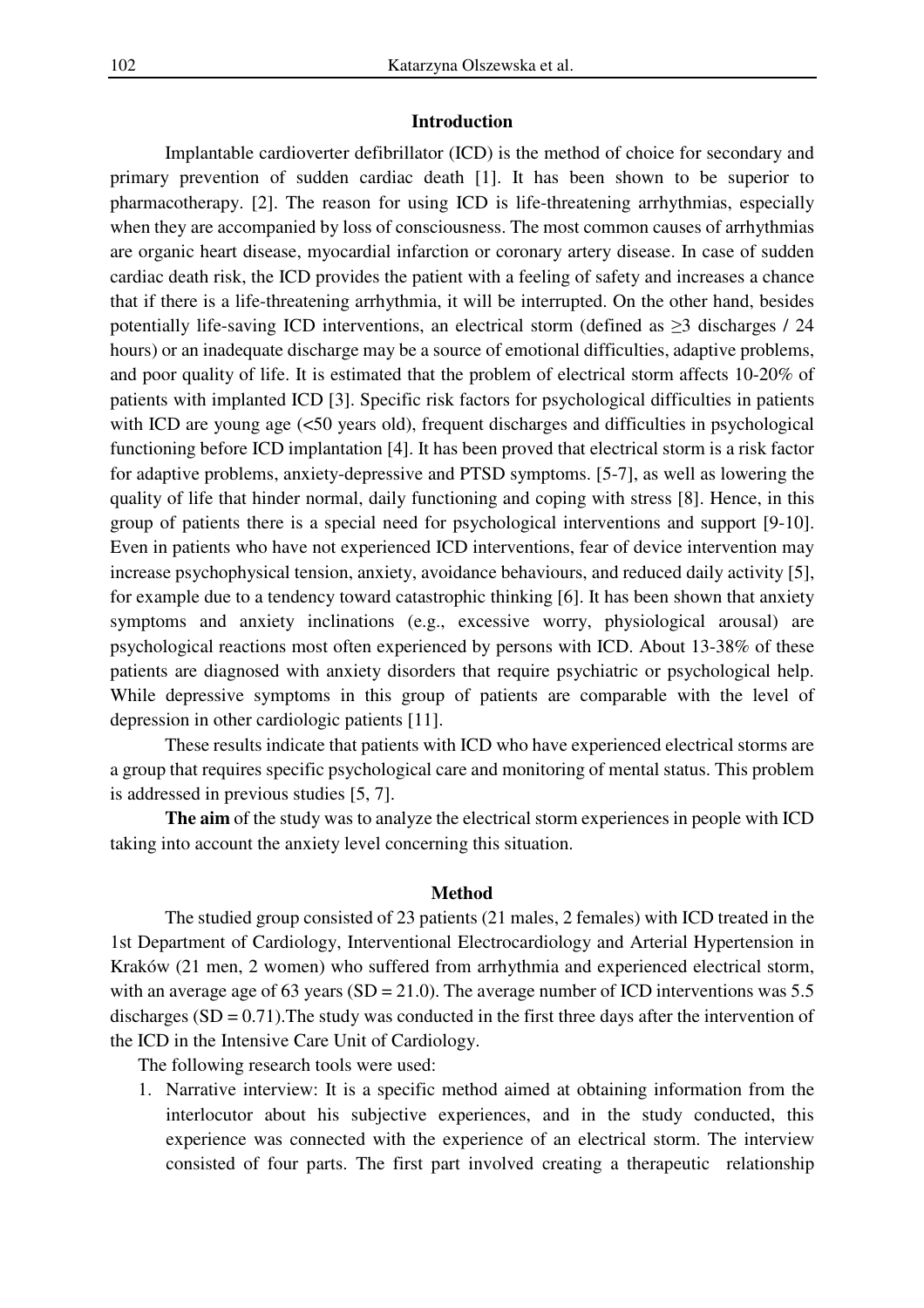without discussing content related to the main topic. The second step was to stimulate the narration by asking general questions about the experiences and feelings of the person. In this study, patients were encouraged to narrate by saying: "Tell me about your electrical storm experience, please." The third phase was a proper narrative of the researcher on the main subject of the interview. And after the end of the patient's story, a fourth step was started, in which the researcher could clarify ambiguity, ask for narrative elements that raised doubts. Examples of questions that supplemented the patient's story were: "How did you experience the intervention of a cardioverterdefibrillator?", "What thoughts and emotions have emerged during and after the storm?". At the end of the interview, the conversation returned to the everyday matters [12]. The qualitative method was used to describe the results in accordance with the thematic analysis of emotions and beliefs related to ICD implementation and intervention, sense of acceptance of the device, and safety due to cardioverter defibrillator.

- 2. State and Trait Anxiety Inventory (STAI) in Polish adaptation of Spielberger, Strelau and Tysarczyk. STAI consists of two scales: X1 measuring state, X2 measuring feature, each made up of twenty items. The patients assigned the answer using four possible ones. The test has high reliability measured by an internal compliance coefficient, which has 0.9 and 0.88 in both scales and an internal stability of 0.46 for X1 and 0.79 for X2. Anxiety as a state reflects the magnitude of the response to the threat, which in the case of the examined group, could have been the experience of an electrical storm. Anxiety as a trait is understood as "a motive or acquired behavioural disposition that makes a person susceptible to perceive a wide range of objectively benign situations as threatening and responsive to the state of anxiety, disproportionate to the magnitude of objective danger" ([13, p.4]). Such an approach of anxiety indicates its behavioral nature and the dependence of the level of anxiety on the interpretation of the perceived situation. STAI emphasizing the psychological, behavioural and vegetative-somatic aspects of anxiety is widely used in the studies of somatic patients.
- 3. STAI results were analysed after conversion of raw scores into sten scores. The sten scale average score for the group of standardization is 5.5 and the standard deviation 2. This means that the average result is within the limit sten 5 and 6, the low scores ranging from 1 to 4, and the high range from 7 to 10 [14].
- 4. History of the disease the history of ICD patients was analyzed and a group of patients was identified based on such indicators as: life-threatening cardiac arrhythmias resulting in ICD electrical shock interruption, history of cardiac arrest, edema and dyspnoea showing heart failure, reduced ejection fraction.

Statistical analyses were performed using the Statistica 10.

## **Results**

In the analysis of reactions to the electrical storm, two categories emerged. One involved an emotional response and the other was related to convictions about ICD intervention.

Considering the intensity of anxiety as a state (sten values), the group was divided into two subgroups: the high-anxiety group (anxiety in the 7-9 sten range) with a very strong anxiety as a state ( $x = 8$  sten,  $SD = 1.13$ ) and moderately anxious group (anxiety in the 4-6 sten range)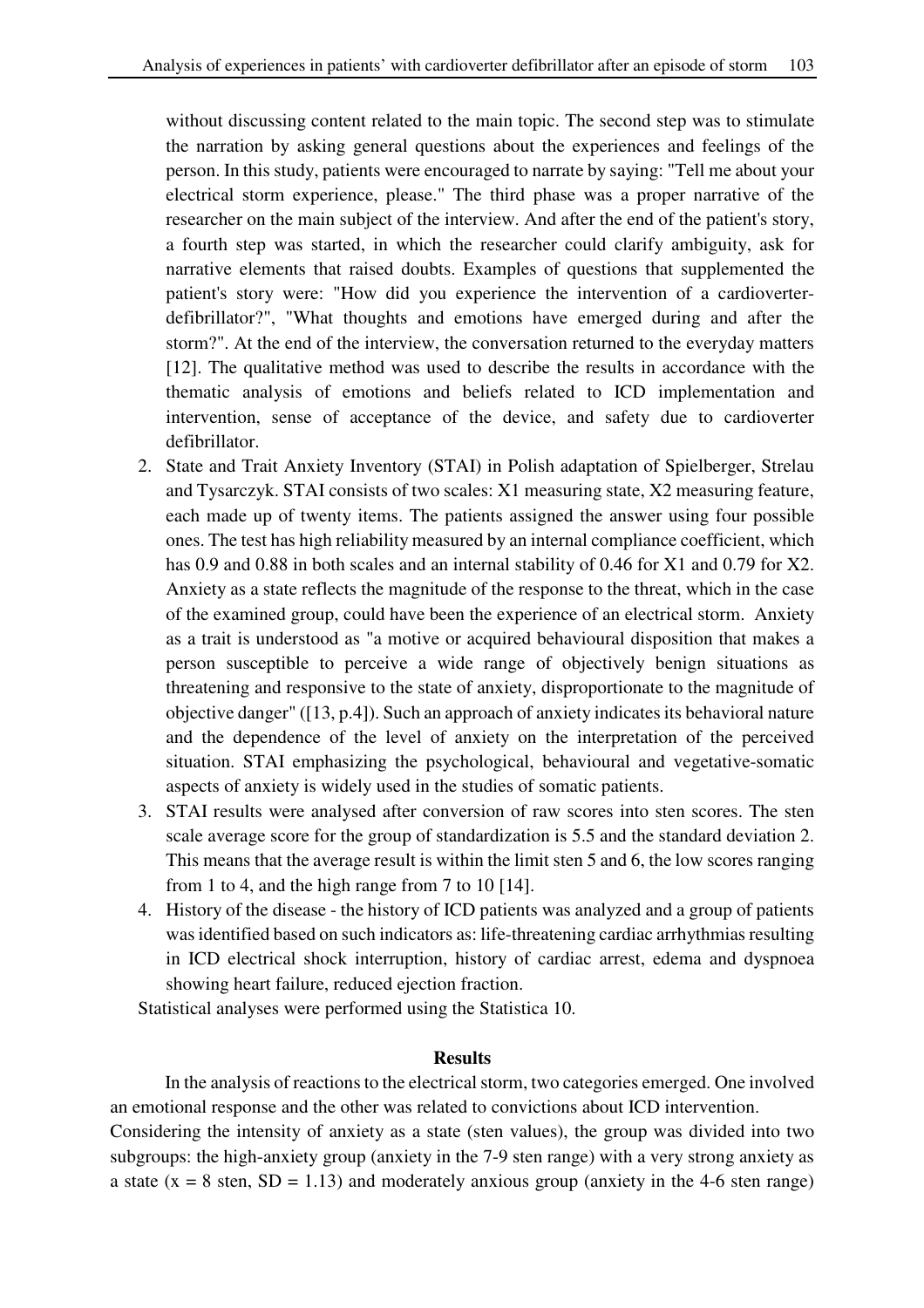with moderate anxiety as a state  $(x = 5$  sten, SD = 1.00). All subjects were characterized by moderate to high levels of anxiety as a trait: in the high-anxiety group  $x = 6.89$  sten,  $SD = 2.05$ , in the moderately anxious group  $x = 6.5$ ,  $SD = 2.38$ .

At the same time, all patients required antianxiety pharmacotherapy for at least the first three days of hospitalization. Whatsmore, it was necessary to include antidepressant therapy in one patient.

Table 1. presents patients' statements on ICD interventions selected in two categories: statements indicating anxiety and / or depressive reactions, and statements indicating acceptance of device intervention.

| Statements indicating the reactions of anxiety<br>and / or depression                                                                                                                                                                                                     | <b>Statements indicating acceptance</b>                                                                              |
|---------------------------------------------------------------------------------------------------------------------------------------------------------------------------------------------------------------------------------------------------------------------------|----------------------------------------------------------------------------------------------------------------------|
| "When at home I had discharges two nights in a row,<br>the third night I could not sleep - I was afraid that I<br>would wake up never again"                                                                                                                              | "What will be, will be, ICD is on and it will react as<br><i>it should"</i>                                          |
| "If I were alone $\ldots$ if the ambulance arrived a minute<br>too late ,,, "Foolish it was not to talk to my doctor"<br>what to do in case of ICD intervention", "It was hard<br>to force myself and go out for a walk", "It would be<br>better if they hadn't saved me" | "ICD discharge is like a kick - it is unpleasant and<br>very painful but I have such a nature that I do not<br>care" |
| "At full electrical shocks I think I would not agree<br>again for ICD implementation"                                                                                                                                                                                     | "It is difficult to live with ICD but I want to live"                                                                |
| "I have 'crying thoughts' and I feel helpless", "I was<br>energetic, now $I$ just do what $I$ have to do"                                                                                                                                                                 | "My doctor suggests to forget about it [ICD] a little<br>hit'                                                        |

Table 1.**Examples of patients' statements on ICD interventions.** 

The themes most frequently mentioned in patients' statements were: emotions and beliefs related to storm experiences, fear of death, awareness of need for ICD implantation to save life, changes in daily functioning after cardioverter-defibrillator implantation, dependence of one's life on a device, satisfaction with treatment, acceptance of the device and sense of security.

## **Discussion**

Although the frequency of psychological difficulties in patients with ICD is similar to that in the general population of cardiologic patients, in ICD users specific anxiety and fears can be identified such as fear of ICD discharge or malfunction of the device, fear of death, or concerns about embarrassment in social situations.

In the studied group, two distinctive and at the same time opposite attitudes were distinguished in relation to the experience of electrical storms: a high- and a medium-level of anxiety. The results are consistent with Sears et al. [4] on the topic of the continuum of dependence between the frequency of ICD discharges and the severity of anxiety disorders, change in thinking and behaviour.

Some patients, in accordance with previous studies, have developed anxiety and / or depressive symptoms and adaptive difficulties, which were apparent in their belief systems and cognitive attitudes. It was catastrophic thinking, social withdrawal tendencies, negative depressive thinking, helplessness, loss of control and predictability. These people were characterized by fear of death, guilt and shame, sometimes regret that had agreed to the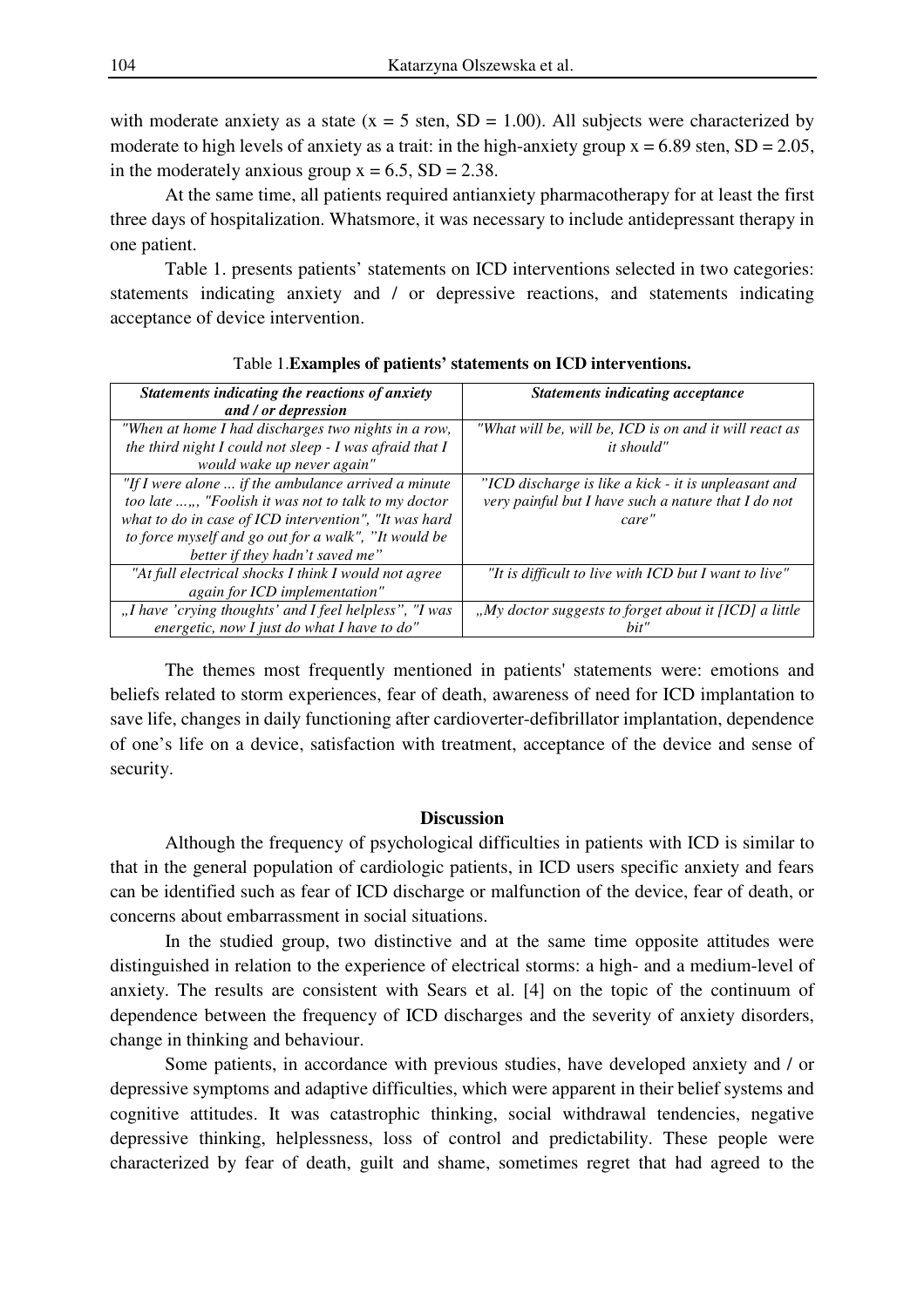implementation of the device, increased tendency to crying. Psychological symptoms were accompanied by physiological disorders, including sleep disorders and decrease in psychomotor propulsion.

The quantitative and qualitative analysis also made it possible to distinguish a group of patients who, despite the electric storm, demonstrated a good adaptation to this experience. The intensity of anxiety-state in these patients, despite a situation of a multiple cardioverterdefibrillator intervention, was moderate. A qualitative analysis of the beliefs of patients with milder anxiety showed that such cognitive mechanisms were frequently used as a positive reframing strategy, avoidance and acceptance of electrical storms as a life-saving intervention. As a psychological resources facilitating the management of this stressful experience, patients presented their personality traits and the influence of the doctor suggesting an acceptance of the ICD as a life-saving device, as well as the support and help of loved ones.

Both high-anxiety as a state people and those with moderate anxiety reactions were characterized by medium to high level of trait anxiety. Perhaps other factors, including proper preparation through psychoeducation of the patients and psychological help, are more important for their adaptation to functioning after an electrical storm than the intensity of anxiety as a trait, hence the lack of differences in the distinguished patient groups.

In the analysis of the results, it is also important to address the issue of ambivalence over this treatment procedure experienced by ICD patients. Based on interviews with patients, it has been found that the source of ambivalent attitudes is the fear of electric shocks and the belief of dependence on the operation of the device, while at the same time feeling more secure thanks to ICD. On the one hand, it can lead to withdrawal from daily activities, a loss of sense of life, or the presentation of depressive and anxiety symptoms. On the other hand- to satisfaction and return to professional activity and social roles.

Literature indicates that psychological theories and constructs such as classical conditioning, cognitive assessment and learned helplessness model are important in better understanding and explaining the observed symptoms of anxiety in patients with ICD, also those with electrical storm experience [4, 8, 15]. The electrical storm experience may, under certain conditions, affect the patient's reactions in situations cognitively associated with the circumstances of the storm through a mechanism of generalization or/ and conditioning. It can cause a reaction of avoidance of these situations, such as bathing without the presence of loved ones in the apartment or withdrawal from activities, such as walking alone. Thus, previously indifferent and neutral stimuli, which are now associated with an electrical storm, can turn into signals that trigger a strong stress response, anxiety and distress, and a belief of helplessness over emerging symptoms. The experience of the electrical storm and the accompanying thoughts and associations contribute to the formation and consolidation of maladaptive beliefs about oneself, the world, the influence and control of everyday life. Fixation of this way of thinking and anxiety responses supports the development of helplessness reaction in electrical storm situations and thus non-adaptive attitude towards ICD treatment.

In the treatment of individuals who experienced the electrical storm, a psychological procedure is reasonable in a period before implantation of the device, as well as after an episode of electrical storm [4, 8, 15]. Prior to the implementation of the ICD, interventions should include planning with patients how they should behave in the situation of discharges, education about the device functions, and discussing the need for regular medication and primary heart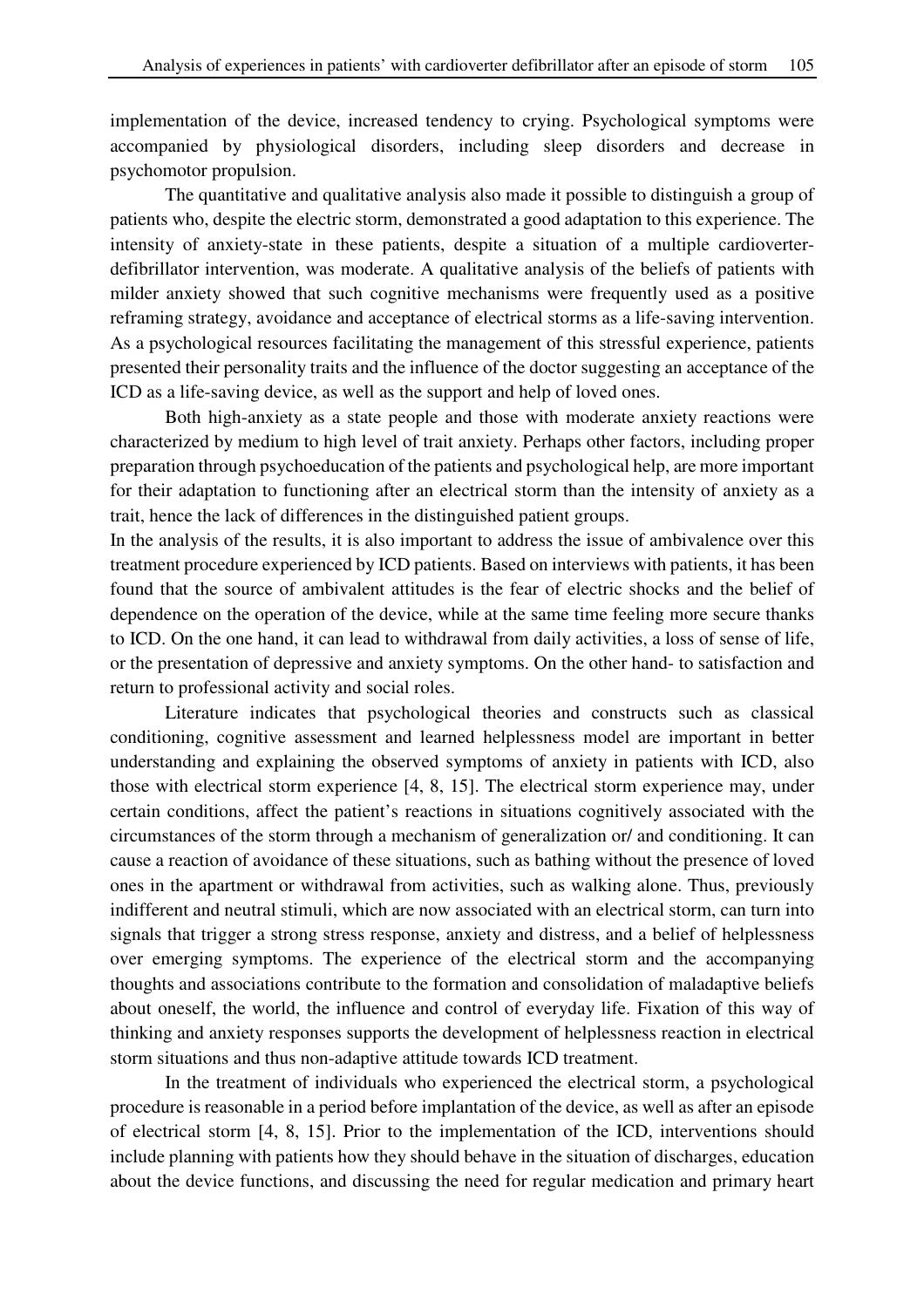disease therapy [5, 15]. Psychological preparation of patients facilitates adaptation to a possible change of self-image as a patient requiring medical protection against sudden cardiac death. After the implementation of the ICD, even more so in the context of the electrical storm, it is important to analyse with the patient the circumstances of the discharges and the accompanying thoughts to their constructive re-definition. At the same time, the emphasis should be put on minimizing the effects of the association of neutral stimuli, which accompany the device's intervention situation, with ICD shocks. Obtaining the knowledge of the defibrillator and learning how to distinguish the correct functioning of ICD from the signals of possible intervention strengthens patient's sense of control. Instructing and educating the patient about the operation of the device and its interaction with the cardiac muscle allows them to better understand the mechanisms of ICD and respond appropriately (e.g. by seeing a physician), thus reducing the feeling of helplessness.

In conclusion, the results obtained and literature review indicate the need for routine psychological counselling in patients after cardiovascular-defibrillator interventions, within the framework of interdisciplinary and comprehensive hospital care. Special care should be given to patients who have experienced the first electric storm since it is a critical moment for the development of beliefs that affect their way of adapting to this form of treatment. Patients with ICD who receive adequate support from the doctor and have a possibility to work with a psychologist on understanding better their emotional reactions and make a cognitive analysis of their beliefs, appear to have a better chance of returning to functioning at a level similar to that before an ICD intervention. This is an important clinical issue and it would be important to investigate the effects of psychological intervention in the adaptation of patients after an electrical storm. This study encourages research into the influence of psychological work with ICD patients in the field of their level of adaptation.

## **Conclusions**

- 1. The standard for comprehensive care of ICD patients is the assessment and monitoring of their mental status and the psychological support to help them in adaptation to treatment.
- 2. Emotional reactions and convictions proving difficulty in adaptation to ICD intervention are reported in patients with electrical storm.
- 3. In the study group, two subgroups were selected: (1) persons who reacted with a high level of anxiety during the storm. Thematic categories in this group were: fear of death, awareness of the need for ICD implantation to save one's own life, changes in daily functioning after cardioverter-defibrillator implantation, and one's life dependence on ICD treatment. While, in subjects with moderate levels of anxiety (2) such categories were found as: satisfaction with treatment, acceptance of the device and sense of security. This suggests that they are well adapted to the treatment with ICD implementation.

#### **Limitations**

Data collected concerns only a small group of patients what may be a limitation of the analysis. However, the individual perspective of adaptation to the cardioverter-defibrillator, the experiences patients describe and the difficulties experienced are crucial to understanding the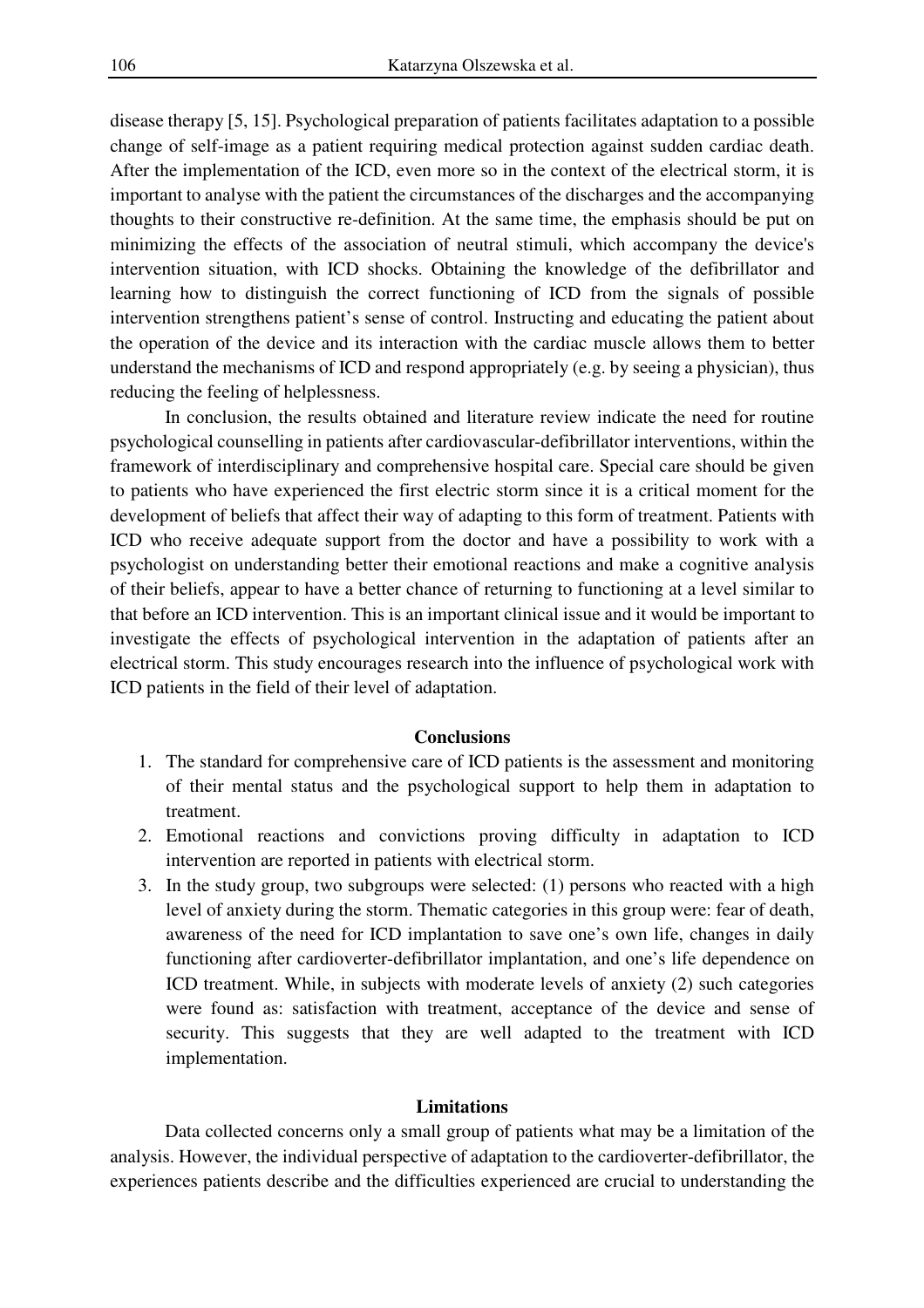burden that they undergo. It could be argued that the average level of anxiety experienced by patients (as an example of measurable value), seems to only be auxiliary to the individual perspective of experiencing the treatment with ICD implementation in these persons.

# **References**

- 1. Zipes DP, Camm AJ, Borggrefe M, Buxton AE, Chaitman B, Fromer M.et al . ACC/AHA/ESC 2006 guidelines for management of patients with ventricular arrhythmias and the prevention of sudden cardiac death. JACC 2006; 48:247–346.
- 2. Bardy GH, Lee KL, Mark DB, Poole JE, Packer DR, Boineau R.. Amiodarone or an implantable cardioverter-defibrillator for congestive heart failure. N. Engl. J. Med. 2005; 352(3): 225–237.
- 3. Jordaens LJ, Mekel JM. Electrical storm in the ICD era. Europace 2005; 7(2):181–183.
- 4. Sears FS Jr, Conti JB. Quality of life and psychological functioning of ICD patients. Heart, 2002; 87(5): 488–493.
- 5. Sears FS, Conti JB. Understanding implantable cardioverter defibrillator shocks and storms: medical and psychosocial considerations for research and clinical care. Clin. Cardiol. 2003; 26(3): 107–111.
- 6. Pauli P, Wiedemann G, Dengler W, Blaumann-Benninghoff G, Kühlkamp V. Anxiety in patients with an automatic implantable cardioverter defibrillator: what differentiates them from panic patients? Psychosom. Med. 1999; 61(1): 69–76.
- 7. Kochańska A, Lewicka-Nowak E, Zarzycka B. Czynniki wpływające na jakość życia u pacjentów z kardiowerterem-defibrylatorem serca. Folia Cardiol. 2006; 13: 171–177.
- 8. Schron EB, Exner DV, Yao Q et al . Quality of life in the antiarrhythmics versus implantable defibrillators trial: impact of therapy and influence of adverse symptoms and defibrillator shocks. Circulation 2002; 105(5): 589–594.
- 9. Wójcicka M, Lewandowski M, Smolis-Bąk E, Szwed H. Problemy kliniczne i psychologiczne młodych osób z implantowanym kardiowerterem-defibrylatorem. Kardiol. Pol. 2008; 66: 1050–1058.
- 10. Kuhl EA, Dixit NK, Walker RL, Conti JB, Sears SF. Measurement of patient fears about implantable cardioverter defibrillator shock: an initial evaluation of the Florida Shock Anxiety Scale. Pacing Clin. Electrophysiol. 2006; 29(6): 614–618.
- 11. Sears SF Jr, Todaro JF, Lewis TS, Sotile W, Conti JB. Examining the psychosocial impact of implantable cardioverter defibrillators: a literature review. Clin. Cardiol. 1999; 22(7):481**–**489.